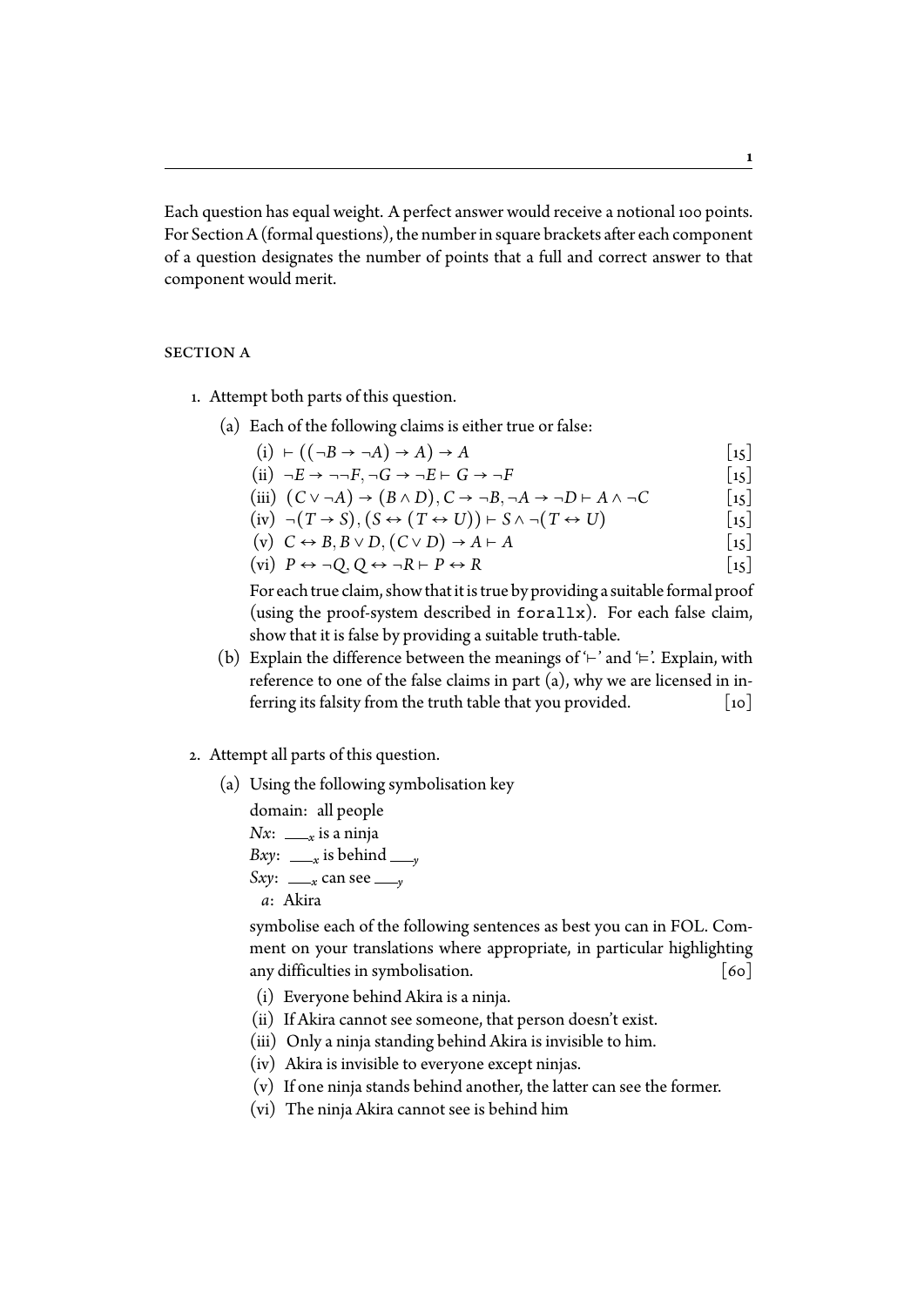- (vii) No one can see the ninja behind Akira, not even that ninja herself
- (viii) Behind every ninja Akira cannot see, there is another ninja Akira cannot see.
- (ix) For every ninja Akira cannot see, there aretwo more ninjas Akira cannot see.
- (x) Akira can see each of the three ninjas.
- (b) Formalise these arguments, and then use the proof-system described in for all x to show that they are valid  $\begin{bmatrix} 40 \end{bmatrix}$ 
	- (i) If Akira cannot see someone, that person doesn't exist. The ninja is behind Akira. So Akira can see the ninja.
	- (ii) There is at least one ninja whom Akira cannot see. Behind every ninja Akira cannot see, there is another ninja Akira cannot see. So there are at least two ninjas whom Akira cannot see.
- Ƨ. Attempt all parts of this question.
	- (a) Define the following set-theoretic notions: union, intersection, subset, power set, Cartesian product.  $\begin{bmatrix} 10 \end{bmatrix}$
	- (b) Each of the following statements is either true or false. In each case say which and explain briefly why:  $\begin{bmatrix} 45 \end{bmatrix}$ 
		- (i) For any sets *A*, *B* and *C*, if  $A \subseteq B$  and  $B \subseteq C$  then  $A \subseteq C$ .
		- (ii) For any sets *A* and *B*, if  $A \subseteq B$  then  $A \subseteq \mathcal{P}(B)$ .
		- (iii) For any sets *A* and *B*, if  $A \in \mathcal{P}(B)$  then  $\mathcal{P}(A) \subseteq \mathcal{P}(B)$ .
		- (iv) For any sets *A*, *B* and *C*,  $(A \cap B) \times (B \cap C) \subseteq A \times C$ .
		- (v) For any set  $A, \mathcal{P}(A) \in \mathcal{P}(\mathcal{P}(A))$ .
	- (c) Define the following notions from the logic of relations: reflexive, symmetric, transitive, equivalence relation.  $\lceil$  [10]
	- (d) Call a relation *R* negatively transitive if  $\forall x \forall y \forall z ((\neg Rxy \land \neg Ryz) \rightarrow \neg Rxz)$ .<br>Give examples of relations with each of the following properties: [35] Give examples of relations with each of the following properties:
		- (i) equivalence, but not negatively transitive
		- (ii) reflexive and negatively transitive, but not symmetric
		- (iii) reflexive and symmetric, but not transitive
		- (iv) transitive and symmetric, but not reflexive
		- (v) transitive, but neither symmetric nor negatively transitive
- ƨ. Attempt all parts of this question.
	- (a) Define the terms: field, event space, conditional probability.  $[10]$
	- (b) You are held captive inthe Bayesian Republic of Zembla. The gaoler places two bullets in consecutive chambers in a six-chambered revolver, spins the wheel and takes a shot at you. You are in luck: the chamber was empty!